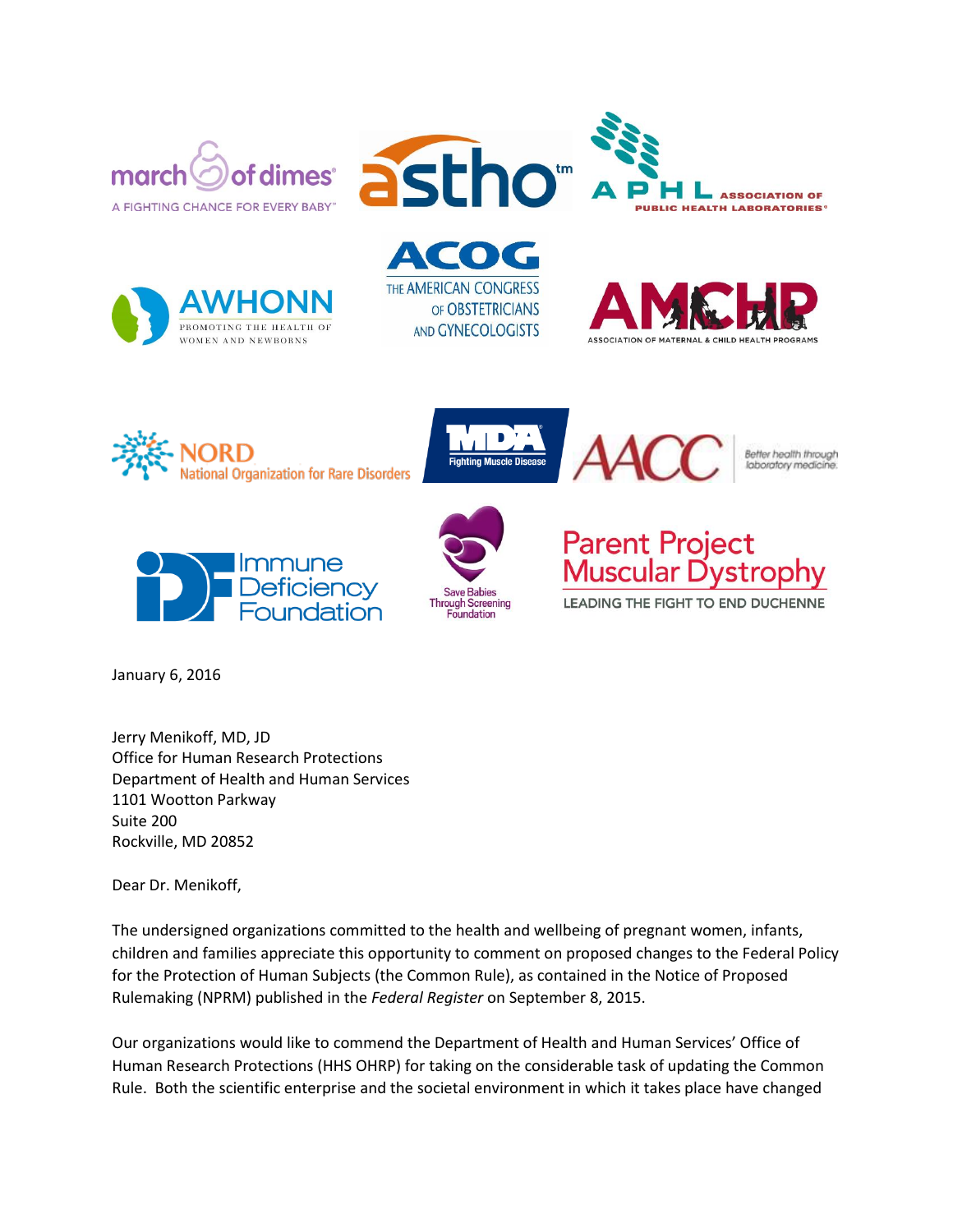over recent decades, while the Common Rule has remained largely static. In drafting the NPRM, OHRP has attempted to balance a range of challenging and often competing interests and imperatives, allowing innovative and lifesaving medical research to proceed while providing appropriate protections to those who participate in it.

Our organizations would like to focus attention on the NPRM's implications for newborn screening (NBS), a critical and unique public health function. Newborn screening has existed for over fifty years in our nation as a vital public health program. Today, every newborn born in the United States is tested after birth for over 30 conditions that, if left untreated, can cause disabilities, developmental delays, illnesses or even death. An estimated 1 in every 300 infants has a condition that can be detected through newborn screening.

After newborn screening takes place, the residual dried blood spot may be stored for some period of time and, in some states, may be made available for use in research. A great deal of variability exists among states in the term for which bloodspots are retained, and in whether and how they are used or made available to researchers for studies. As a result, the changes proposed in the NPRM will impact state programs differently depending upon their practices.

For the purposes of the proposed changes to the Common Rule, the research that takes place with residual NBS dried blood spots is special in three important respects. First, these samples are collected in the context of a public health program, rather than strictly associated with traditional clinical care or research. If consent for secondary research must be sought, this process must not inadvertently erode the public's trust and participation in the public health aspect of newborn screening for clinical purposes. We must be careful to make sure families understand the consent is only for research portion of the dried blood spot usage, not for the initial newborn screen itself.

Second, samples are collected from every newborn in the nation, although only a modest percentage are stored for long periods of time or used in secondary research. The universality of newborn screening makes these samples unique in that they comprise a fully representative sample of each state's population. These samples therefore enable certain types of public health and other research that might otherwise be impossible to perform.

Third, the NPRM seems to presuppose that one would know at the time of collection whether the deidentified biospecimen will be used for secondary research if consent is given. In the case of newborn screening, there is no way for those collecting the sample at a hospital, birthing center, or provider's office to know whether a particular sample will be selected for use in secondary research. Many eligible dried blood spots are never used for secondary research at all, in which case a consent process would have been superfluous.

Our organizations would therefore urge that all aspects of the Common Rule be examined closely to determine their potential impact on the NBS enterprise. We would like to draw your attention to the following issues of special interest.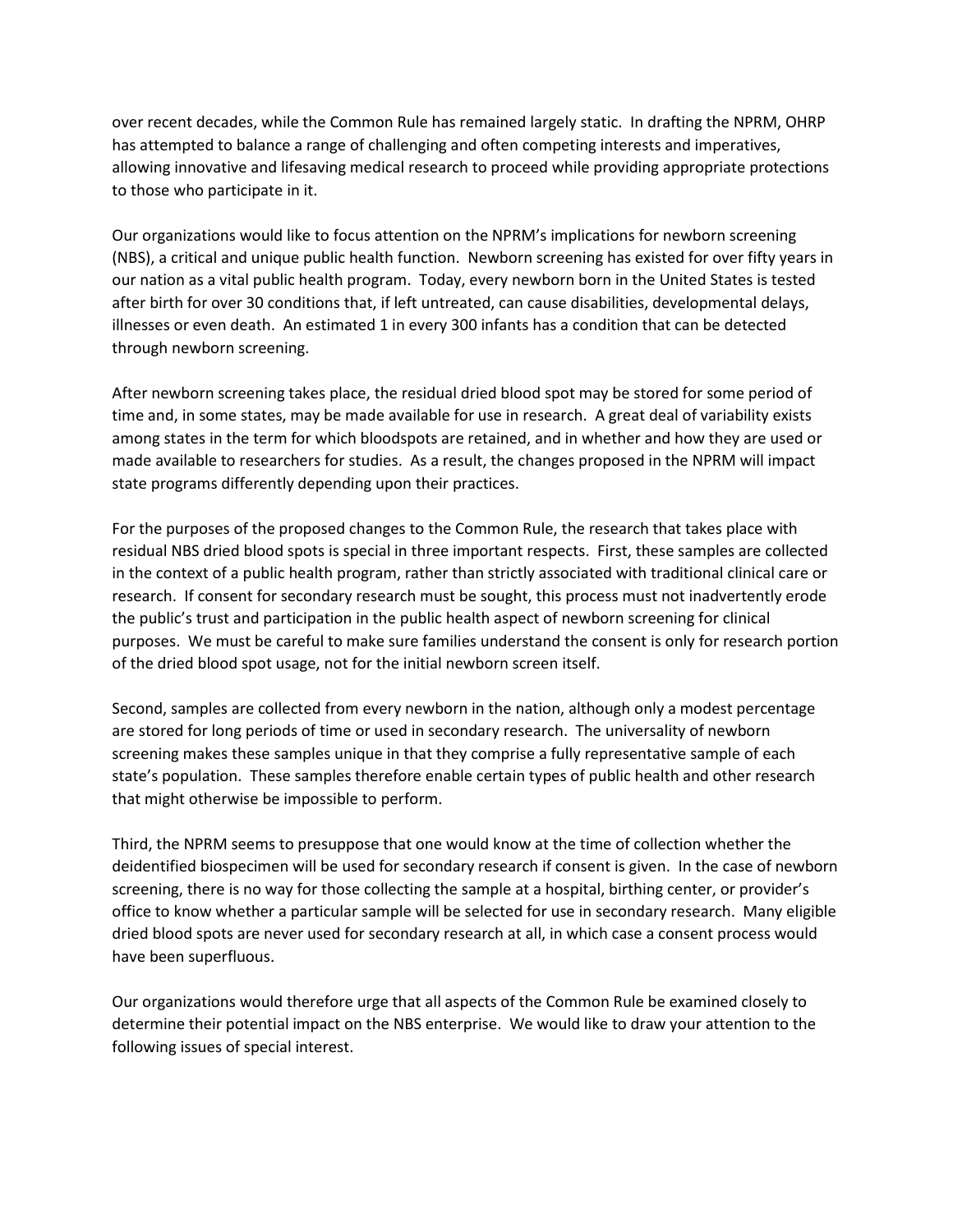# *Exclusions Important to NBS Programs*

We commend OHRP for proposing to exclude from Common Rule coverage both quality assurance/quality improvement activities (QA/QI) and public health surveillance. For NBS programs, it is not only essential but mandatory under the Clinical Laboratories Improvement Act (CLIA) that they perform certain QA/QI activities to ensure the accuracy of their equipment and tests. It would be helpful if the final rule explicitly excluded any CLIA-mandated QA/QI requirements. In addition, we appreciate the exclusion for public health surveillance that takes place in NBS programs. Public health reporting associated with NBS provides critical insights into the rates of various conditions and their temporal, geographic and other variation.

# *Broad Consent for Secondary Research Using Newborn Bloodspots*

Our organizations have significant concerns with the NPRM's proposal to require that broad consent be obtained for the secondary research use of dried bloodspots. While we support the notion of promoting autonomy over these biospecimens, the practical challenges and burden of obtaining consent may be so high as to represent a cost disproportionate to the benefit conferred. Our major concerns include the following issues

Long-term unfunded mandate for states: Requiring all states to obtain broad consent before the secondary research use of samples will require the establishment of permanent consent programs, representing a significant new ongoing cost. It is unclear whether states are prepared to accept this burden and, if so, if these programs will be part of NBS programs, which are usually modestly staffed and funded. States will be required to create and maintain systems to manage the consent process, pair consents with biospecimens, and deal with the biospecimens accordingly. In some states, this new mandate will require the investment of millions of dollars each year.

Lack of clarity about responsibility for consent: The NPRM is silent on the question of who is ultimately responsible for obtaining broad consent for secondary use of NBS bloodspots. Hospitals and providers have direct access to parents, but little motivation to ensure consent forms are completed for the downstream users in public health and research. Public health officials and researchers will be keenly interested in having consent in order to perform their work, but have limited access to parents. The situation represents an unfortunate misalignment between those performing the consent process and future users of the biospecimens.

Long-term unfunded mandate for providers: Assuming hospitals or clinical care settings are expected to obtain broad consent from parents, the NPRM will impose a major unfunded mandate on these entities, as well. Health care providers may incur significant costs in counseling parents, answering questions, and collecting and processing paperwork. Some stakeholders have questioned whether it is possible to train large numbers of health care personnel to answer questions about the nuances of secondary use appropriately and consistently.

Templates for broad consent: It is difficult to offer comprehensive comments without having seen the proposed templates OHRP would issue for broad consent. However, stakeholders have raised several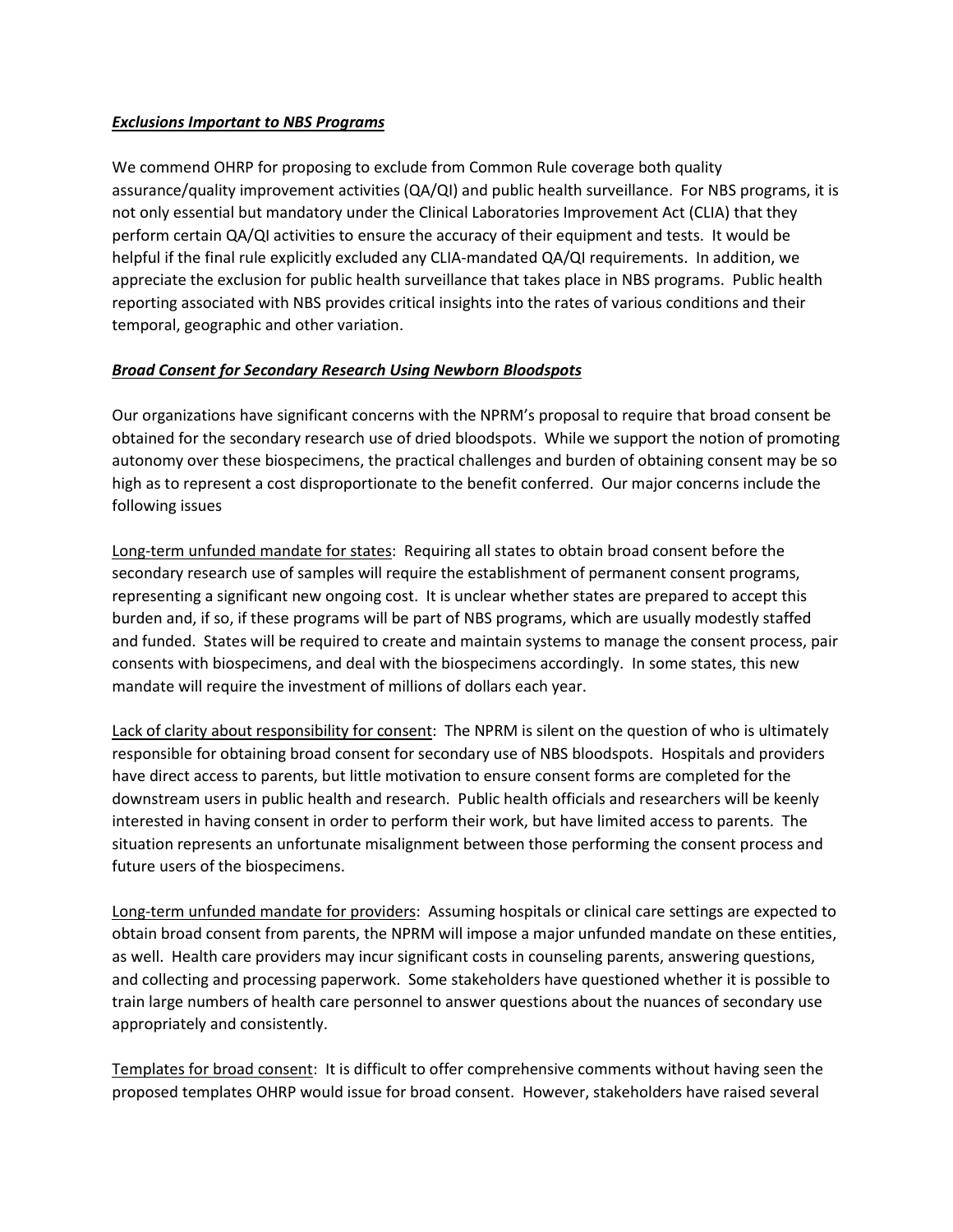concerns about the practicality of using a broad consent template for NBS. First and foremost, it is critically important that a broad consent form for secondary research not inadvertently dissuade parents from participating in the initial collection for the purpose of screening for conditions. Second, given that NBS is a universal public health program, one or more templates would have to be developed specifically for this purpose. Templates would have to be available in many languages and might need to address certain cultural issues. Such templates must also be customizable in order for states to address the specifics of their NBS storage and use practices. Finally, there is a high degree of concern that a broad consent template would have to strike an appropriate balance in describing the possible but very rare risks from allowing secondary use against the much more likely benefits to human health. Ultimately, a template is not a substitute for the informed consent process.

Enforcement for violations: The NPRM does not state who would monitor, enforce or levy penalties for a failure to obtain consent or maintain such consent properly, or the intentional or inadvertent use of biospecimens where an individual had refused consent or not responded. Given that it is unclear who would be legally responsible for obtaining broad consent for NBS biospecimens, the further lack of clarity around enforcement adds to our concern.

Halting research: In conversations with state-level stakeholders, the possibility has been raised that some states may simply decline to perform any secondary research with NBS biospecimens in order to avoid having to establish systems to obtain and manage consent. If this came to pass, it would represent a serious blow to efforts to improve and protect the health of our nation's children.

As HHS considers development of the final rule, we urge you to consider carefully whether broad consent for secondary research use of biospecimens collected as part of NBS programs represents the best balance between autonomy and beneficence. Our organizations can point to numerous benefits from such research, including the development of lifesaving new NBS tests. Given the enormous burden this requirement would impose upon multiple players in the health and public health systems, an alternative approach may be warranted for deidentified biospecimens collected in a public health context.

### **Development of New Newborn Screening Tests**

One of the most common secondary research uses of deidentified residual NBS bloodspots is for the development of new NBS tests by public health laboratories. Because the conditions involved are usually extremely rare, it may be necessary to access millions of bloodspots to develop and validate a new screening test. It is our understanding that the NPRM would require broad consent for this secondary use of bloodspots, meaning that such research could only take place in the future with consented specimens. This raises a number of concerns for our organizations.

Viability of future test development: Given that the development of new newborn screening tests requires access to very large numbers of deidentified samples with specific characteristics, it is possible that it may no longer be possible to conduct certain types of research and test validation. As a result, the viability of such test development may be in jeopardy, or at least delayed years beyond when it otherwise would have been able to take place.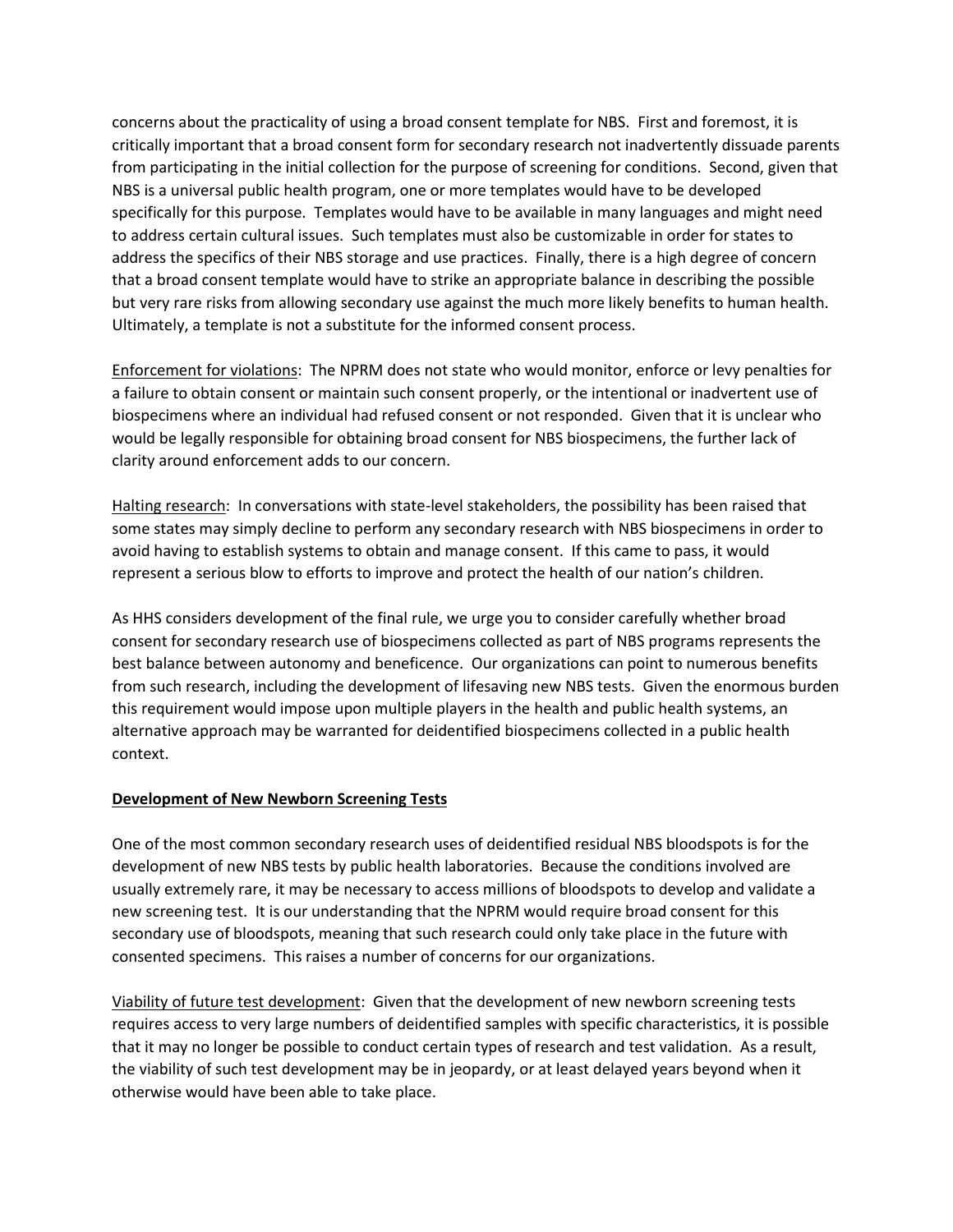Refinement of existing tests: Existing newborn screening tests are continually being refined, such as through the adjustment of cutoffs for levels that indicate a positive or negative result. While the NPRM is not clear on whether this type of activity is covered, it is our belief that it should not be, since this process involves the creation of a reference range for one population and one lab. This activity should be excluded explicitly as a quality assurance/quality control effort.

Legislative mandates for testing: In the recent past, some state legislatures have passed laws adding conditions to their state newborn screening panels for which no test or only an experimental test existed. As a result, state public health laboratories have been required to develop a new test from scratch or adapt an existing one for large-scale use on short timeframes. If such research can only take place using consented samples, the development of such tests may not be possible without violating the legislative mandate and its timeframe. The NPRM may need to consider providing an exclusion for research that takes place under a legislative mandate to allow for the use of unconsented biospecimens.

# *Other Types of Research*

Deidentified newborn screening residual bloodspots have been used in the past for important research in a variety of fields that may no longer be possible if broad consent is required before use. In particular, newborn screening bloodspots have been valuable for research that requires a large representative sample of the newborn population. Examples of such research includes prevalence studies of newborn lead and mercury levels, as well as antibody levels in newborns whose mothers have received vaccinations. Such studies may no longer be able to produce viable, dependable, actionable results if only consented bloodspots can be used, since they would not represent the population as a whole.

As noted above, we remain deeply concerned that some states may simply end all secondary research using newborn bloodspots, rather than incur the cost and burden of establishing and enforcing a consent process and the associated systems.

### *Penalties for Re-Identification of Biospecimens*

Our organizations believe strongly that the wrongful attempt by any person to re-identify an individual on the basis of either a biospecimen or any medical information should be viewed as a serious violation of law with appropriate penalties. The NPRM does not, however, address this issue. We urge HHS to use an appropriate vehicle to describe the criminal and civil statutes that would be violated by such an act, and the associated penalties that would be incurred. The existence of clear rules and strict penalties would help reassure patients that re-identification is unlikely to occur because the consequences would be severe.

In conclusion, our organizations appreciate the opportunity to share with you our concerns about the potential implications of the proposed changes to the Common Rule contained in the NPRM for secondary research involving residual newborn screening biospecimens. If we may provide additional